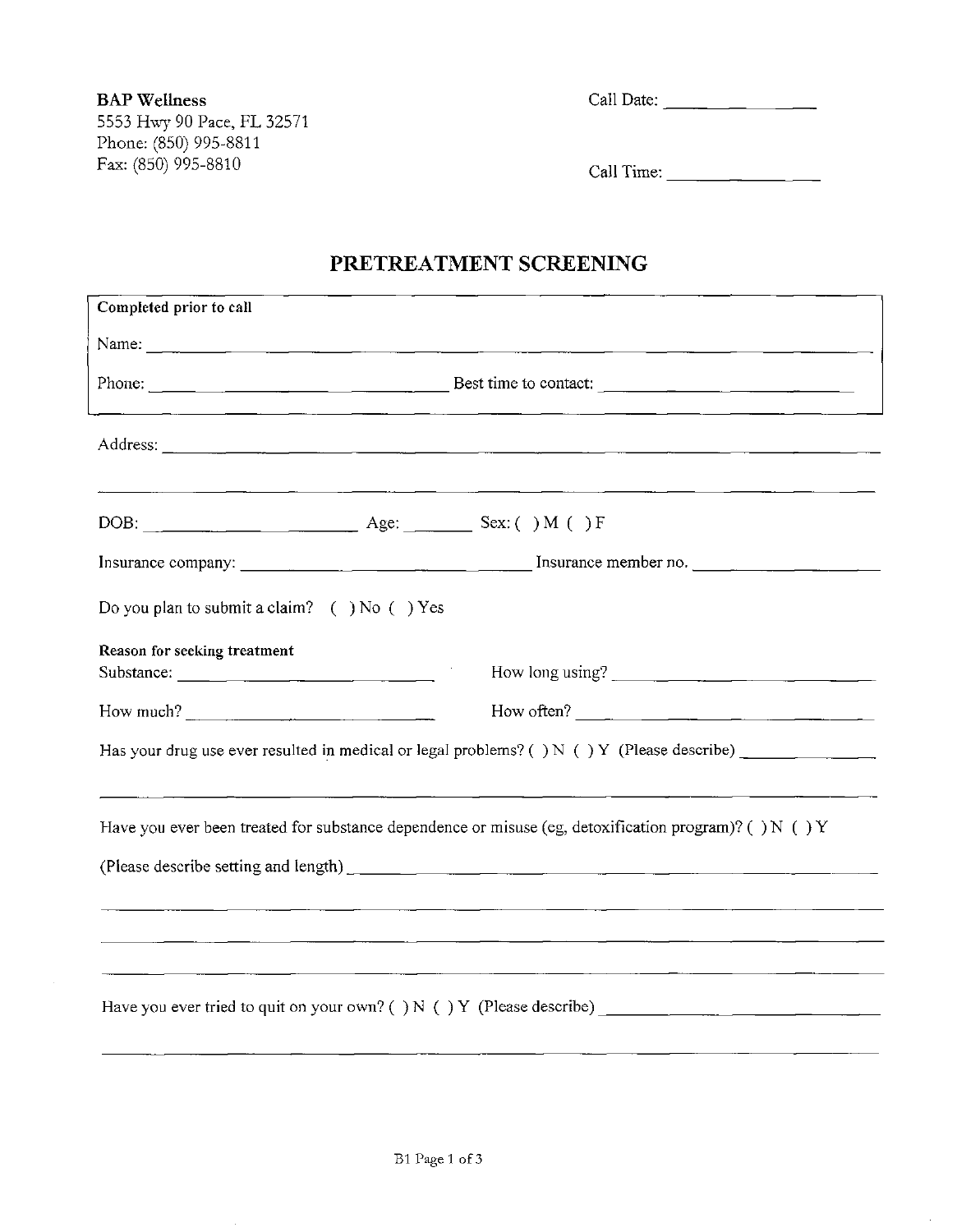|  |  | Have you ever been treated by a psychiatrist? () N () Y (Please describe treatment reason, setting, and length) |  |
|--|--|-----------------------------------------------------------------------------------------------------------------|--|
|--|--|-----------------------------------------------------------------------------------------------------------------|--|

| Does anyone in your family (mother, father, brother/sister, child, aunt/uncle, or grandparent) have a history                                                                                                                                                                                                                                                                                                                                     |
|---------------------------------------------------------------------------------------------------------------------------------------------------------------------------------------------------------------------------------------------------------------------------------------------------------------------------------------------------------------------------------------------------------------------------------------------------|
| Do you have any medical conditions (eg, diabetes, HIV+, epilepsy, STDs)? () N () Y (Please list all conditions)                                                                                                                                                                                                                                                                                                                                   |
| Are you currently taking any medication(s) to treat these conditions? () N () Y [Please list medication(s) and                                                                                                                                                                                                                                                                                                                                    |
| Are you pregnant? ( ) $N/A$ ( ) N ( ) Y ( ) Not Sure<br>Are there any current legal issues we should be aware of (eg, probation or parole)? () N () Y (Please describe)                                                                                                                                                                                                                                                                           |
| Are you currently employed? () N () Y How many hours per week $(avg)?$                                                                                                                                                                                                                                                                                                                                                                            |
|                                                                                                                                                                                                                                                                                                                                                                                                                                                   |
|                                                                                                                                                                                                                                                                                                                                                                                                                                                   |
| Date: $\frac{1}{\sqrt{1-\frac{1}{2}} \cdot \frac{1}{2} \cdot \frac{1}{2} \cdot \frac{1}{2} \cdot \frac{1}{2} \cdot \frac{1}{2} \cdot \frac{1}{2} \cdot \frac{1}{2} \cdot \frac{1}{2} \cdot \frac{1}{2} \cdot \frac{1}{2} \cdot \frac{1}{2} \cdot \frac{1}{2} \cdot \frac{1}{2} \cdot \frac{1}{2} \cdot \frac{1}{2} \cdot \frac{1}{2} \cdot \frac{1}{2} \cdot \frac{1}{2} \cdot \frac{1}{2} \cdot \frac{1}{2} \cdot \frac{1}{2} \cdot \frac{1}{2}$ |
| Patient Interviewer Signature                                                                                                                                                                                                                                                                                                                                                                                                                     |

 $\sim$ 

 $\sim$   $\sim$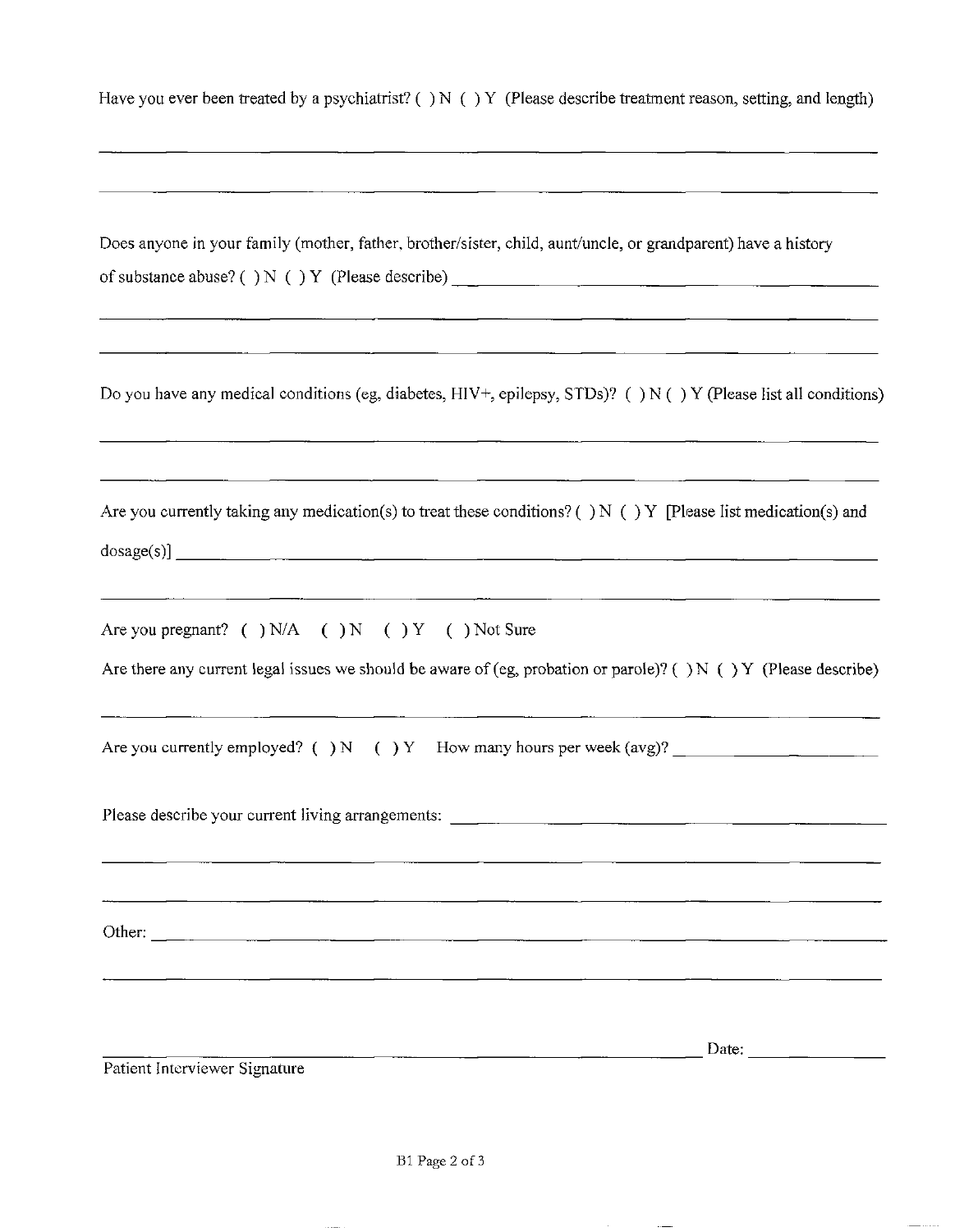# **Office Assessment**

| Patient accepted for treatment: () N () Y                                                                                                                                             |
|---------------------------------------------------------------------------------------------------------------------------------------------------------------------------------------|
| If "no"                                                                                                                                                                               |
| Describe why:                                                                                                                                                                         |
|                                                                                                                                                                                       |
| Alternate treatment recommendations:                                                                                                                                                  |
| $( )$ NA $( )$ AA $( )$ OTP $( )$ Other (list below):                                                                                                                                 |
|                                                                                                                                                                                       |
| If "yes"                                                                                                                                                                              |
|                                                                                                                                                                                       |
| First visit requirements discussed with patient:                                                                                                                                      |
| Arrive with full bladder (urine drug screening will be performed)                                                                                                                     |
| Arrive experiencing moderate opioid withdrawal symptoms (average abstinence periods: methadone<br>or long-acting pain killers-24 hrs; heroin or short-acting pain killers-4 to 6 hrs) |
| Bring ALL medication bottles                                                                                                                                                          |
| Bring completed Pretreatment Paperwork or come 30 minutes early                                                                                                                       |
| Payment will be required in advance                                                                                                                                                   |
| Pretreatment Paperwork explained to patient: Date _________ Caller Initials _____ _ _                                                                                                 |
|                                                                                                                                                                                       |

 $\sim$   $\sim$ 

 $\frac{1}{2} \left( \frac{1}{2} \right)$  ,  $\frac{1}{2} \left( \frac{1}{2} \right)$  ,  $\frac{1}{2} \left( \frac{1}{2} \right)$ 

 $\mathcal{L}^{\text{max}}$  and  $\mathcal{L}^{\text{max}}$ 

 $\mathcal{A}^{\mathcal{A}}$  ,  $\mathcal{A}^{\mathcal{A}}$  , and

 $\omega$  ,  $\ldots$  .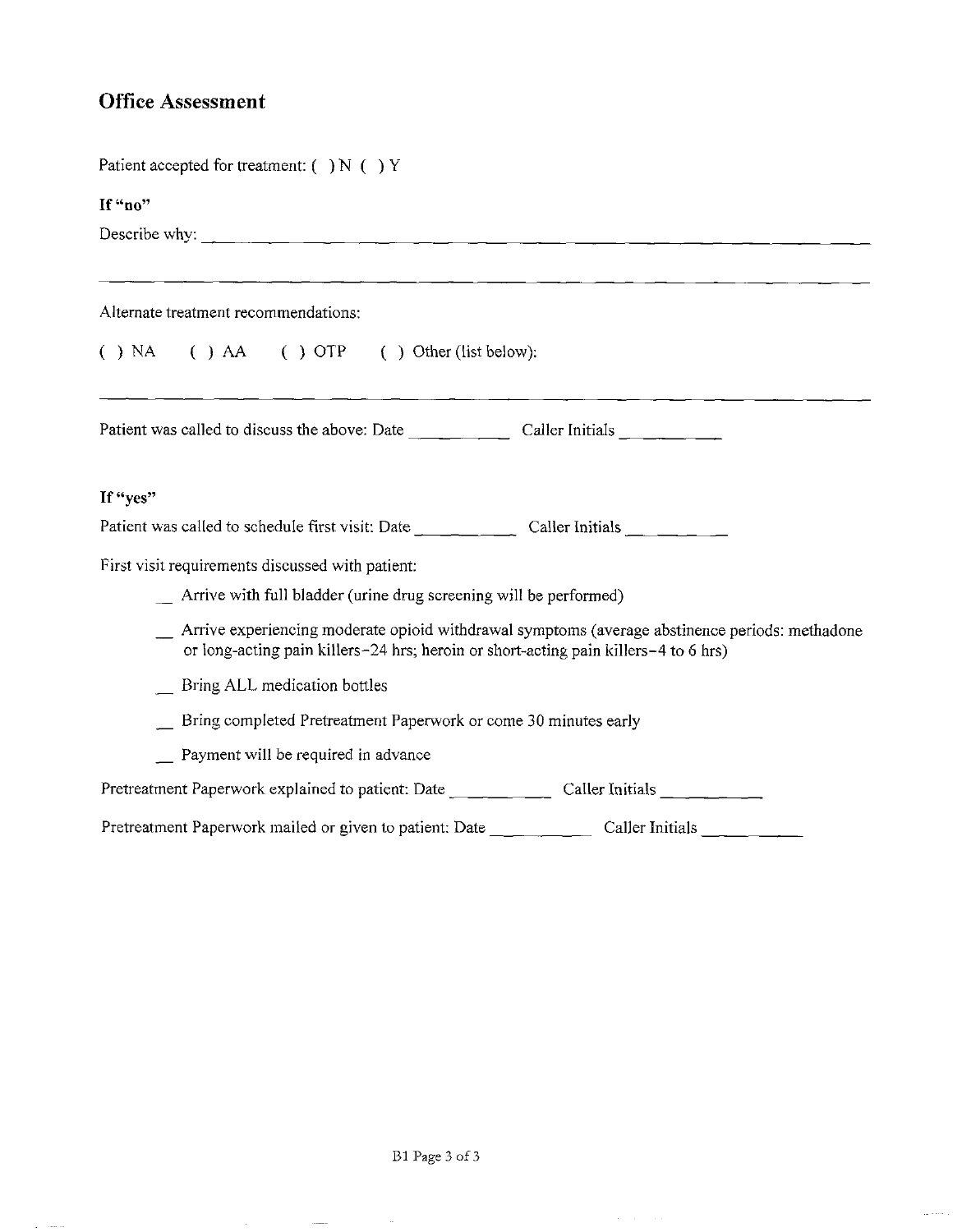BAP Wellness 5553 Hwy 90 Pace, FL 32571 Phone: (850) 995-8811 Fax: (850) 995-8810

# **DRUG ABUSE SCREENING TEST (DAST)**

- 1. Have you used drugs other than those required for medical reasons? ( ) Y ( ) N
- 2. Have you misused prescription drugs? ( $Y \cap Y$  () N
- 3. Do you misuse more than one drug at a time? ( ) Y ( ) N
- 4. Can you get through the week without using drugs (other than those required for medical reasons)? ( ) Y ( ) N
- 5. Are you always able to stop using drugs when you want to? ( ) Y ( ) N
- 6. Do you misuse drugs on a continuous basis? ( ) Y ( ) N
- 7. Do you try to limit your drug use to certain situations? () Y () N
- 8. Have you had "blackouts" or "flashbacks" as a result of drug use? ( )  $Y = ( )N$
- 9. Do you ever feel badly about your drug misuse? ( ) Y ( ) N
- 10. Does your spouse (or parents) ever complain about your involvement with drugs? ( $\gamma Y$  ( $\gamma N$
- 11. Do your friends or relatives know or suspect you misuse drugs? () Y () N
- 12. Has drug misuse ever created problems between you and your spouse? ( )  $Y = ( ) N$
- 13. Has any family member ever sought help for problems related to your drug use? ( ) Y ( ) N

#### Have you ever:

- 14. Lost friends because of your use of drugs? ( )  $Y = ( )N$
- 15. Neglected your family or missed work because of your use of drugs? ( ) Y ( ) N
- 16. Been in trouble at work because of drug misuse? ( )  $Y = ( )N$
- 17. Lost a job because of drug misuse? ( $Y \in \mathbb{N}$
- 18. Gotten into fights when under the influence of drugs? ( ) Y ( ) N
- 19. Been arrested because of unusual behavior while under the influence of drugs? ()  $Y = (x, y)$
- 20. Been arrested for driving while under the influence of drugs? () Y () N
- 21. Engaged in illegal activities to obtain drugs? ( ) Y ( ) N
- 22. Been arrested for possession of illegal drugs? ( )  $Y = ( )N$
- 23. Experienced withdrawal symptoms as a result of heavy-drug intake? ( ) Y ( ) N
- 24. Had medical problems as a result of your drug use (eg, memory loss, hepatitis, convulsions, or bleeding)?  $( )Y ( )N$
- 25. Gone to anyone for help for a drug problem? ( ) Y ( ) N
- 26. Been in hospital for medical problems related to your drug use? () Y () N
- 27. Been involved in a treatment program specifically related to drug use? () Y () N
- 28. Been treated as an outpatient for problems related to drug dependence or misuse? () Y () N

Scoring: Each positive response yields 1 point, except for questions 4, 5, and 7 which yield 1 point for a negative response or false direction.

A score greater than 5 requires further evaluation for substance misuse problems.

Skinner HA. The Drug Abuse Screening Test. *Addictive Behavior.* 1982;7(4):363-371.

Yudko E, Lozhkina O, Fouts A. A comprehensive review of the psychometric properties of the Drug Abuse Screening Test. *J Subsl Abuse Treatment.* 2007;32:1 89-198.

Reprinted with permission from Harvey Skinner, PhD.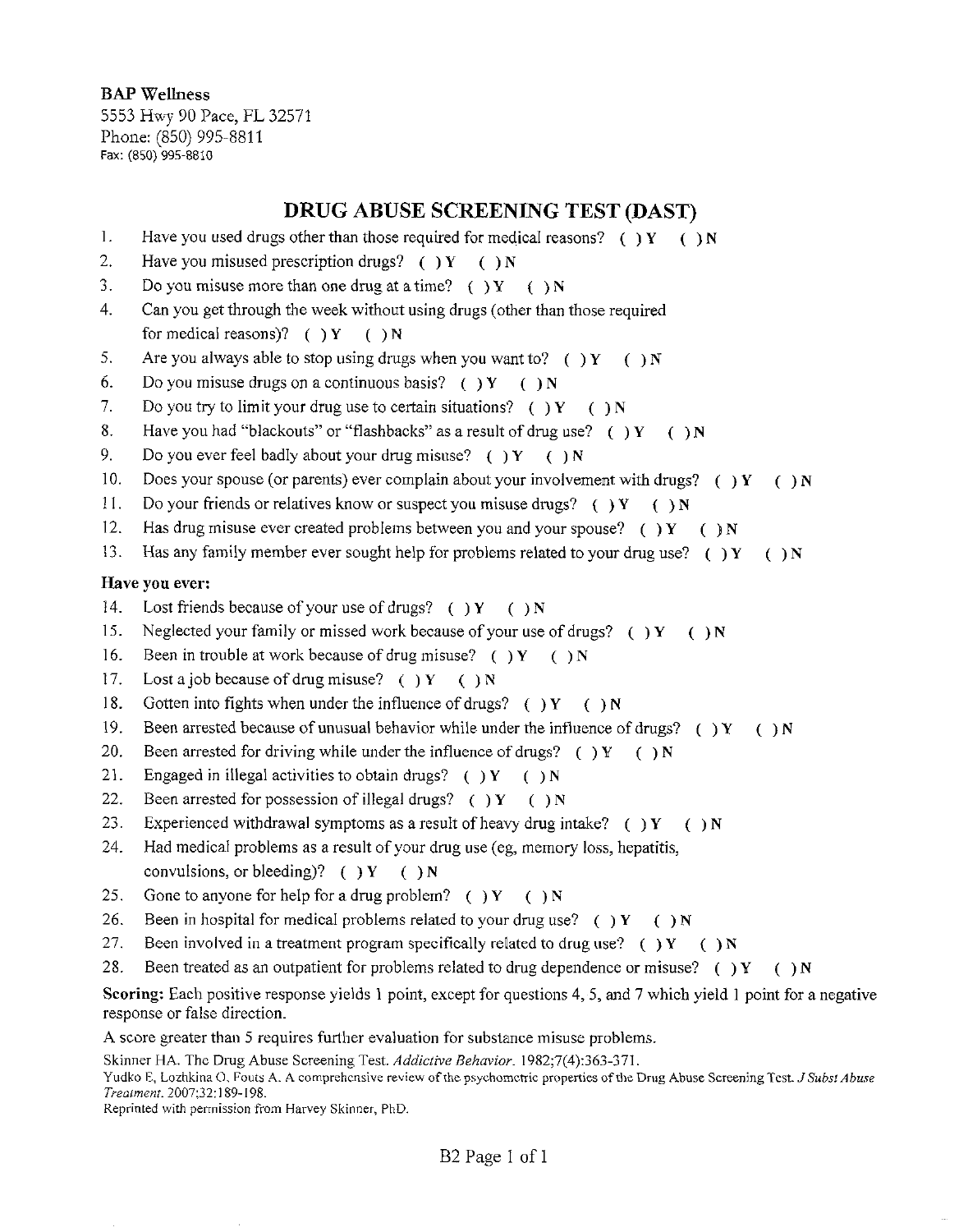**BAP Wellness** 

5553 Hwy90 Pace, FL 32571 Phone: (850) 995-8811 Fax: (850) 995-8810

| <b>PATIENT HEALTH QUESTIONNAIRE (PHQ-9)</b>                                                                                                                                          |               |                 |                                                   |  |
|--------------------------------------------------------------------------------------------------------------------------------------------------------------------------------------|---------------|-----------------|---------------------------------------------------|--|
| NAME:                                                                                                                                                                                | DATE:         |                 |                                                   |  |
| Over the last 2 weeks, how often have you been bothered by any of the following problems?<br>(use "O" to indicate your answer)                                                       |               |                 |                                                   |  |
|                                                                                                                                                                                      | Not at<br>All | Several<br>days | More<br>Nearly<br>than half<br>evervy<br>the days |  |
| 1. Little interest or pleasure in doing things                                                                                                                                       |               |                 |                                                   |  |
| 2. Feeling down, depressed, or hopeless                                                                                                                                              |               |                 |                                                   |  |
| 3. Trouble falling or staying asleep,<br>or sleeping too much                                                                                                                        |               |                 |                                                   |  |
| 4. Feeling tired or having little energy                                                                                                                                             |               |                 |                                                   |  |
| 5. Poor appetite or overeating                                                                                                                                                       |               |                 |                                                   |  |
| 6. Feeling bad about yourself - or that<br>you are a failure or have let yourself<br>or your family down                                                                             |               |                 |                                                   |  |
| 7. Trouble concentrating on things, such as reading the<br>newspaper or watching television                                                                                          |               |                 |                                                   |  |
| 8. Moving or speaking so slowly that other people could<br>have noticed. Or the opposite - being so fidgety<br>or restless that you have been moving around a lot<br>more than usual |               |                 |                                                   |  |
| 9. Thoughts that you would be better off dead,<br>or of hurting yourself in some way                                                                                                 |               |                 |                                                   |  |
|                                                                                                                                                                                      | add columns:  |                 |                                                   |  |
| (Healthcare professional: For interpretation of TOTAL,<br>please refer to accompanying scoring card.)                                                                                | <b>TOTAL:</b> |                 |                                                   |  |
| <b>10.</b> If you checked off any problems, how                                                                                                                                      |               |                 | Not difficult at all                              |  |
| difficult have these problems made it for<br>you to do your work, take care of things at                                                                                             |               |                 | Somewhat difficult                                |  |
| home, or get along with other people?                                                                                                                                                |               |                 | Very difficult                                    |  |
|                                                                                                                                                                                      |               |                 | <b>Extremely difficult</b>                        |  |
| B <sub>3</sub> page 1 of 2                                                                                                                                                           |               |                 |                                                   |  |

 $\longrightarrow$   $\gamma$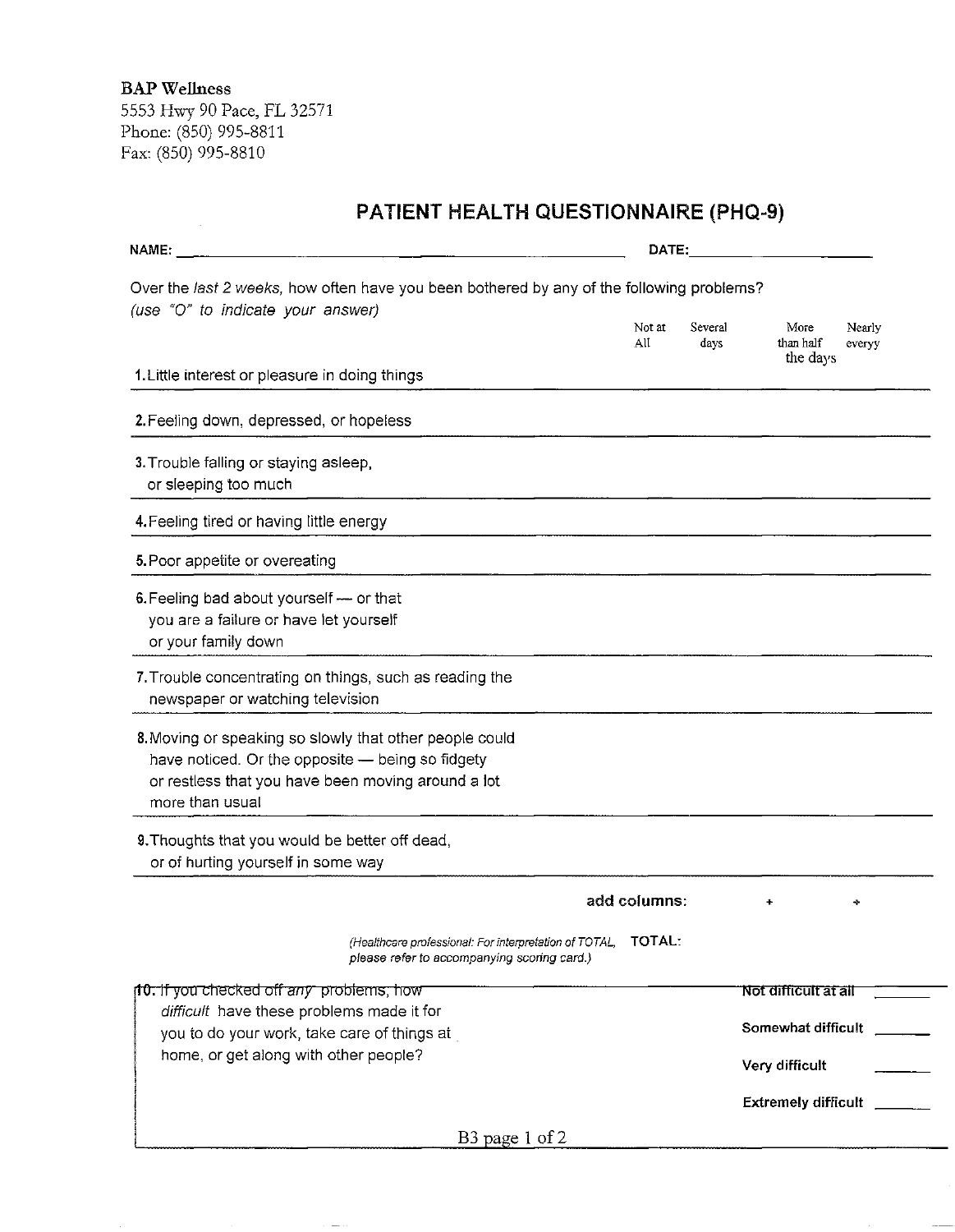## **Fold** back this page before administering this questionnaire

**INSTRUCTIONS FOR USE** 

for doctor or healthcare professional use only

# **PHQ-9 QUICK DEPRESSION ASSESSMENT**

## For initial diagnosis:

- 1. Patient completes PHQ-9 Quick Depression Assessment on accompanying tear-off pad.
- 2. If there are at least 4  $\sqrt{s}$  in the blue highlighted section (including Questions #1 and #2), consider a depressive disorder. Add score to determine severity.

#### 3. **Consider Major Depressive Disorder**

 $-$ if there are at least 5  $\checkmark$ s in the blue highlighted section (one of which corresponds to Question #1 or #2)

#### **Consider Other Depressive Disorder**

-if there are 2 to 4  $\checkmark$ s in the blue highlighted section (one of which corresponds to Question #1 or #2)

**Note:** Since the questionnaire relies on patient self-report, all responses should be verified by the clinician and a definitive diagnosis made on clinical grounds, taking into account how well the patient understood the questionnaire, as well as other relevant information from the patient. Diagnoses of Major Depressive Disorder or Other Depressive Disorder also require impairment of social, occupational, or other important areas of functioning (Question #10) and ruling out normal bereavement, a history of a Manic Episode (Bipolar Disorder), and a physical disorder, medication, or other drug as the biological cause of the depressive symptoms.

## To menitor severity over time for newly diagnosed patients or patients in current treatment for depression:

1. Patients may complete questionnaires at baseline and at regular intervals (eg, every 2 weeks) at home and bring them in at their next appointment for scoring or they may complete the questionnaire during each scheduled appointment.

2. Add up  $\checkmark$ s by column. For every  $\checkmark$ : Several days = 1 More than half the days = 2 Nearly every day = 3

- 3. Add together column scores to get a TOTAL score.
- 4. Refer to the accompanying PHQ-9 Scoring Card to interpret the TOTAL score.
- 5. Results may be included in patients' files to assist you in setting up a treatment goal, determining degree of response, as well as guiding treatment intervention.

# **PHQ-9 SCORING CARD F0R SEVERITY DETER**

for healthcare professional use only

#### **Scoring— add up all checked boxes on PHQ-9**

**For every**  $\checkmark$ : Not at all = 0; Several days = 1; More than half the days  $= 2$ ; Nearly every day  $= 3$ 

## **Interpretation of Total Scor e**

#### **Total Score Depression Severity**

- 0-4 None
- 5-9 Mild depression
- 10-14 Moderate depression
- 15-19 Moderately severe depression
- 20-27 Severe depression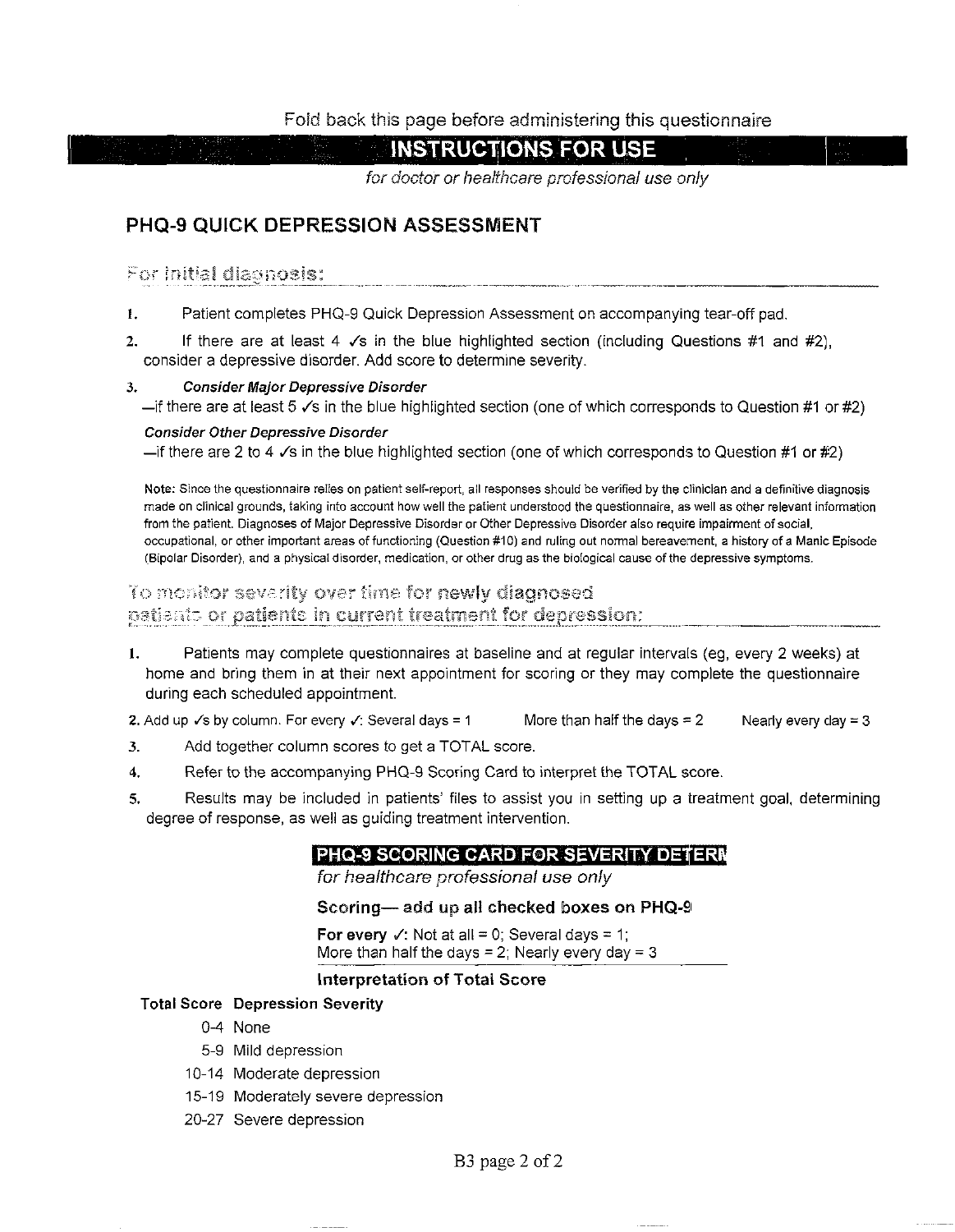# QUALITY CARE THERAPY PROGRESS REPORT (Adapted from Subjective Opiate Withdrawal Scale)

Instructions:

- Patient fills out "COMPLETED BY PATIENT' section and brings form to counselor
- Counselor fills out and signs "COMPLETED BY COUNSELOR" section and returns form to patient
- Patient brings form to physician. Physician fills out "COMPLETED BY PHYSICIAN" section and files with patient records

| Patient Name         | Medication dose                                       | mg/day | Date |
|----------------------|-------------------------------------------------------|--------|------|
| COMPLETED BY PATIENT | Circle the answer that best fits the way you feel now |        |      |

|                                                             | Not all all |              |                |           | Extremely      |
|-------------------------------------------------------------|-------------|--------------|----------------|-----------|----------------|
| I feel anxious                                              | O           |              | $\overline{2}$ |           |                |
| l feel like yawning                                         | 0           |              |                |           |                |
| am perspiring                                               | 0           |              |                |           |                |
| My nose is running and/or my eyes are watery                | O           |              |                |           | 4              |
| I have goosebumps and/or chills                             | 0           |              |                |           | 4              |
| I feel nauseated or like I may need to vomit                | 0           |              |                |           |                |
| I have stomach cramps and/or diarrhea                       | 0           |              |                |           | 4              |
| My muscles twitch                                           | Ω           |              |                |           |                |
| feel dehydrated and/or have not had much appetite           | $\Omega$    |              |                |           |                |
| am having difficulty sleeping                               | Ω           |              |                |           |                |
| I have a headache                                           | 0           |              |                |           |                |
| My muscles and bones ache                                   | Ω           |              |                |           |                |
| I feel like using right now                                 | Đ           |              |                |           |                |
| I would rate my overall level of withdrawal as              | 0           |              | 2              |           | 4              |
| Do you feel you need a dosage change?                       |             | $\Box$ No    | $\square$ Yes  | $\Box$ Up | $\square$ Down |
| Have you used alcohol or other drugs since your last visit? |             | $\square$ No | $\square$ Yes  |           |                |
| If "yes," please describe what, when, and how much          |             |              |                |           |                |

Handelsman L, Cochrane KJ, Aronson MJ, Ness R, Rubinstein KJ, Kanof PD. (1987). Two new rating scales for opiate withdrawal. Am J Drug Alcohol Abuse. 13(3):293-308. Reprinted by permission of the publisher (Taylor & Francis Ltd, http://www.tandf.co.uk/journals).

Please describe any life changes, triggers, or stressors that have occurred since your last visit.

B4Page 1 of 2